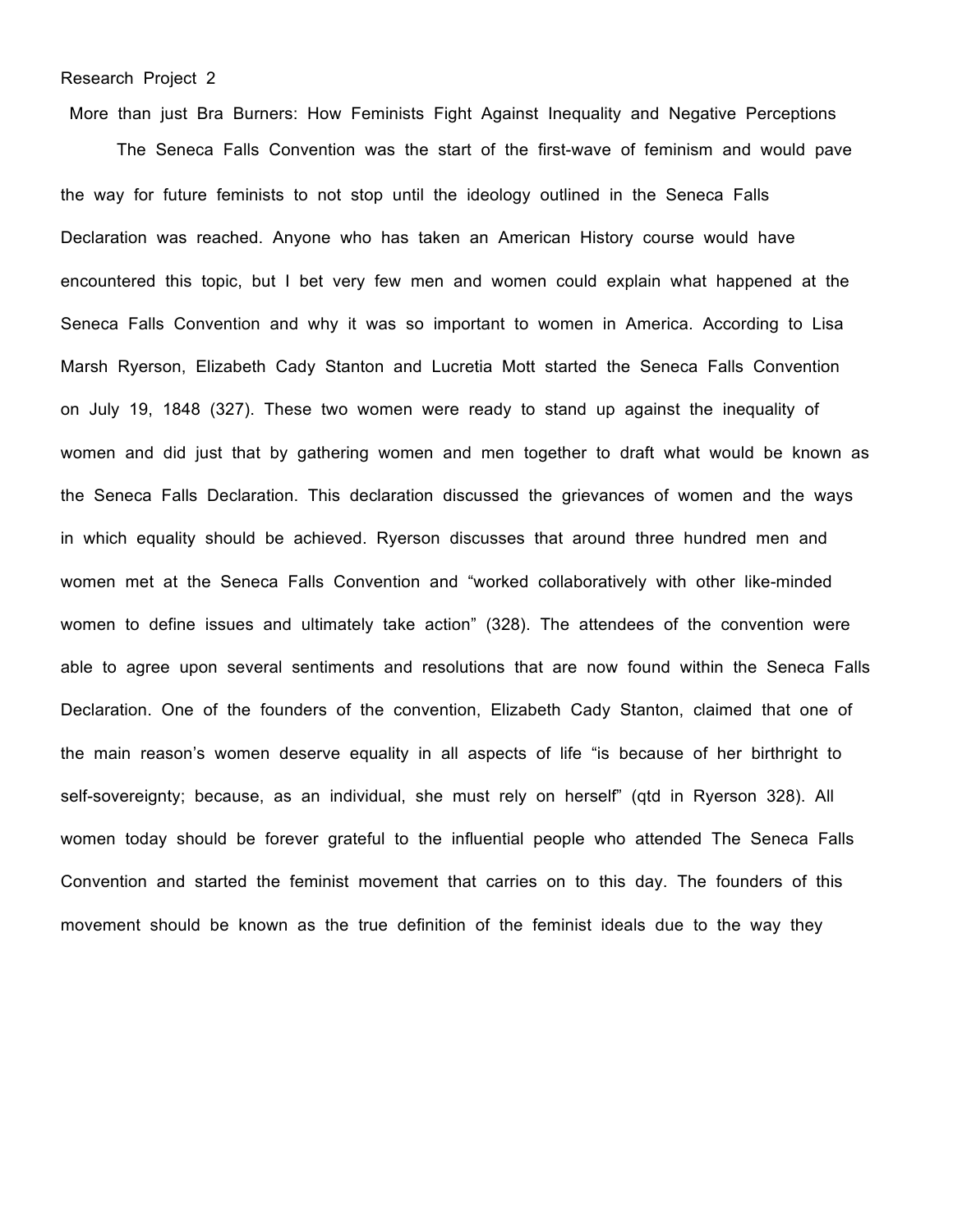recognized an issue within their society, they gathered the opinions and theories of others, and then acted by peacefully requesting change via the Seneca Falls Declaration and peaceful protests. When people think of feminism, they should think of the actions of those involved in the Seneca Falls Convention and not the negative perspectives that are being spread around today. These misconceptions of feminism are what completely overshadow the hard work of Mott and Stanton back in 1848. It is important to recognize the false perceptions of feminism that are prevalent today in order to find out for one's self the true definition of feminism. Instead of looking at feminism in a positive light, many individuals today believe the mythologies that feminism is only made up of women and these women all believe they are better than men and want to be superior to them. They also believe that all feminists are against marriage. But the main misconception related to feminism is that there is equality between everyone today, so feminists are simply angry people looking for something to complain about.

Although feminism is becoming more popular in the world today, people are surprisingly uneducated on what feminism truly is. This ignorance due to simple lack of interest in the topic or lack of formal education on women's studies can lead to the mythologies about feminism that are present in the world. Due to the complexity of feminism, it is understandable that people can have varying perceptions of what they think it means. I will be using the Cambridge Dictionary of Sociology's definition which claims that "feminism, in the broadest sense of the protest of women against a subordinate social status, is both global and takes different forms in different cultures. Where feminism stands universally untied is on issues of the valid claim of women to education, to a public voice, and to equality with men in law." To me, this means that feminism can vary depending on who is practicing the feminist ideology, but all forms of feminism are the same in their desire to gain equality for everyone in political, social, and economic aspects of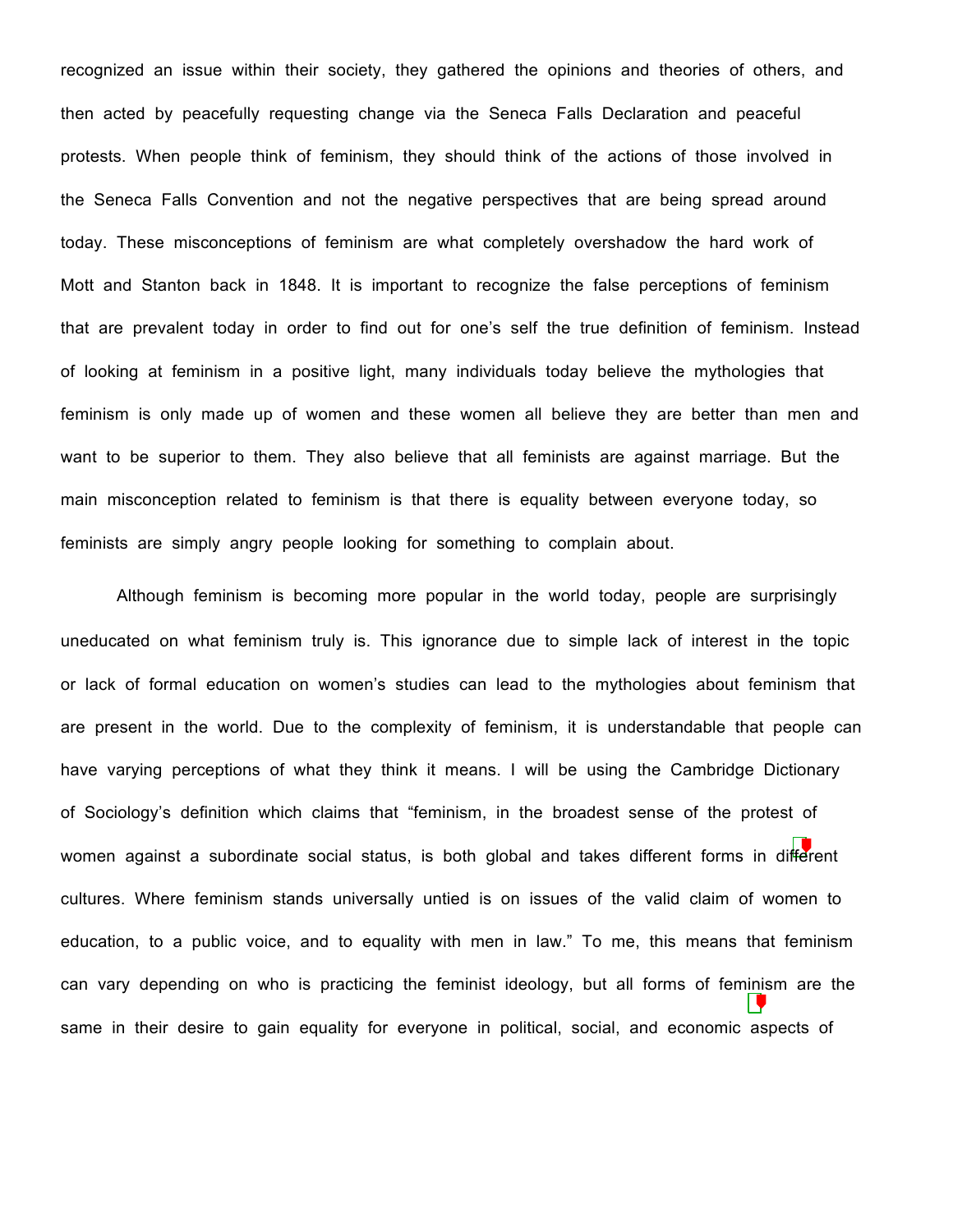life. It is also important to note that feminism has changed over time and will continue to change going into the future. There are three waves of feminism that represent the different time periods in history that are highlighted by important events for the rights of women. Nancy A. Hewitt suggests that the first-wave of feminism started with the "Seneca Falls Women's Rights Convention of July 1848, where Elizabeth Cady Stanton demanded women's enfranchisement, and ended with ratification of the Nineteenth Amendment" (659). The first-wave of feminism was dominated by women's suffrage and mostly included white women. Hewitt adds that the Second Wave of feminism which occurred between the 1960's and 1970's differed from the first-wave by being "more inclusive and more transformative" (661). Although this wave was still dominated by middle-class, white women, it was more inclusive to ideas that strayed away from just voting. The second-wave began to focus on issues of economic and social equality. Hewitt writes that the third-wave of feminism "announced its emergence in the United States in

the early 1990's..." and still continues-today (659). It is important to note that this wave included women of different races and women of lower classes. Third-wave feminists are determined to help normalize the queer culture, as well as traditionally sexualized topics. This wave also wants to focus on recognizing that due to differences in race, gender, or sexuality, people have varying experiences in life. I will be focusing on the third, most modern wave of feminism in my analysis of the mythologies of feminism.

Feminism comes in all different forms and one of those is known as extremist feminism. Although this doesn't represent feminism as a whole, it does give feminism a bad name when certain tactics cross the line from a fight against inequality to just a fight against men. Extremist feminism can be found in the United States and around the world. One group that is prevalent in the United States is known as the Trans Exclusionary Radical Feminist or TERF for short. This group advocates against the inclusion of transsexual people in society which goes against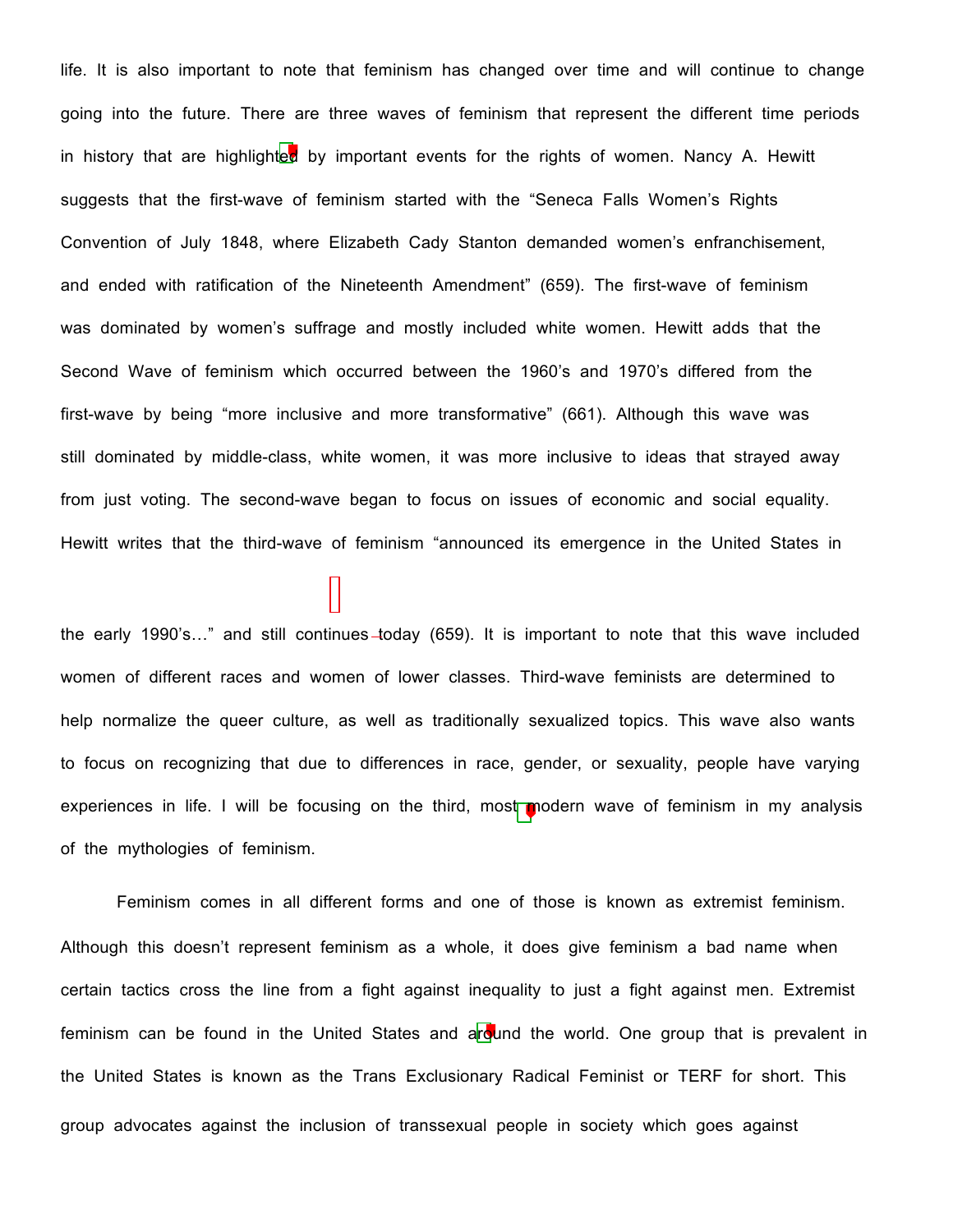on them…" She also claims that "Fathers' rights will cease to exist. There is no such thing as feminist ideologies about equality for all. Danelle Wylder and Corrie Westing discuss how extremist groups like TERF view society: "They believe that men are innately the oppressors of women, and that all things masculine are the source of the problems in the world." The ideology of extremist feminists causes people to have false perceptions about feminism. Although this is just a small sect of feminism, it has caused feminism to be overshadowed by the notion that all feminists blame all men for the inequality in the world today. That belief is false though because the root of inequality does not stem from just the male species, it comes from the society as a whole. Extremist feminist groups like TERF are known for their writings about men that can be extremely offensive. One writer known as witchwind writes, "All men at least above 15 (or younger if very asocial) should live separately from women and children, on their own in small huts or studios, isolated from one another and scattered around so that women can keep an eye fatherhood…" These are just a few examples of the outrageous thoughts that extremist feminists have. These thoughts are completely against men and not what feminism is all about. Due to this, it is understandable how the mythologies about feminism began because a small group of feminists embody those harsh perceptions. Other extremist feminist groups around the world fight against the male population with more than just words. Groups like the Gulabi Gang in India are known for their militant strategies they use when expressing their extremist feminist ideologies. The idea that feminist wish to cause violence to men is a common perception that is false for feminist ideology as a whole, but the Gulabi Gang is one group that causes this idea to exist. Cheryl Lindsey Seelhoff discusses that "they [Gulabi Gang] have attacked men who have abandoned or beaten their wives" (4). She also claims the Gulabi Gang "stormed a police station and beat a police officer in protest against the arrest of a poor untouchable man" (4) These violent acts committed by the Gulabi Gand are an example of the extremist side of feminism that causes the misconception that all feminists believe in this kind of violence. Feminist ideology does not accept these violent acts as part of their code for creating equality in the world. Although I believe using violence against men is wrong to gain equality, I understand why the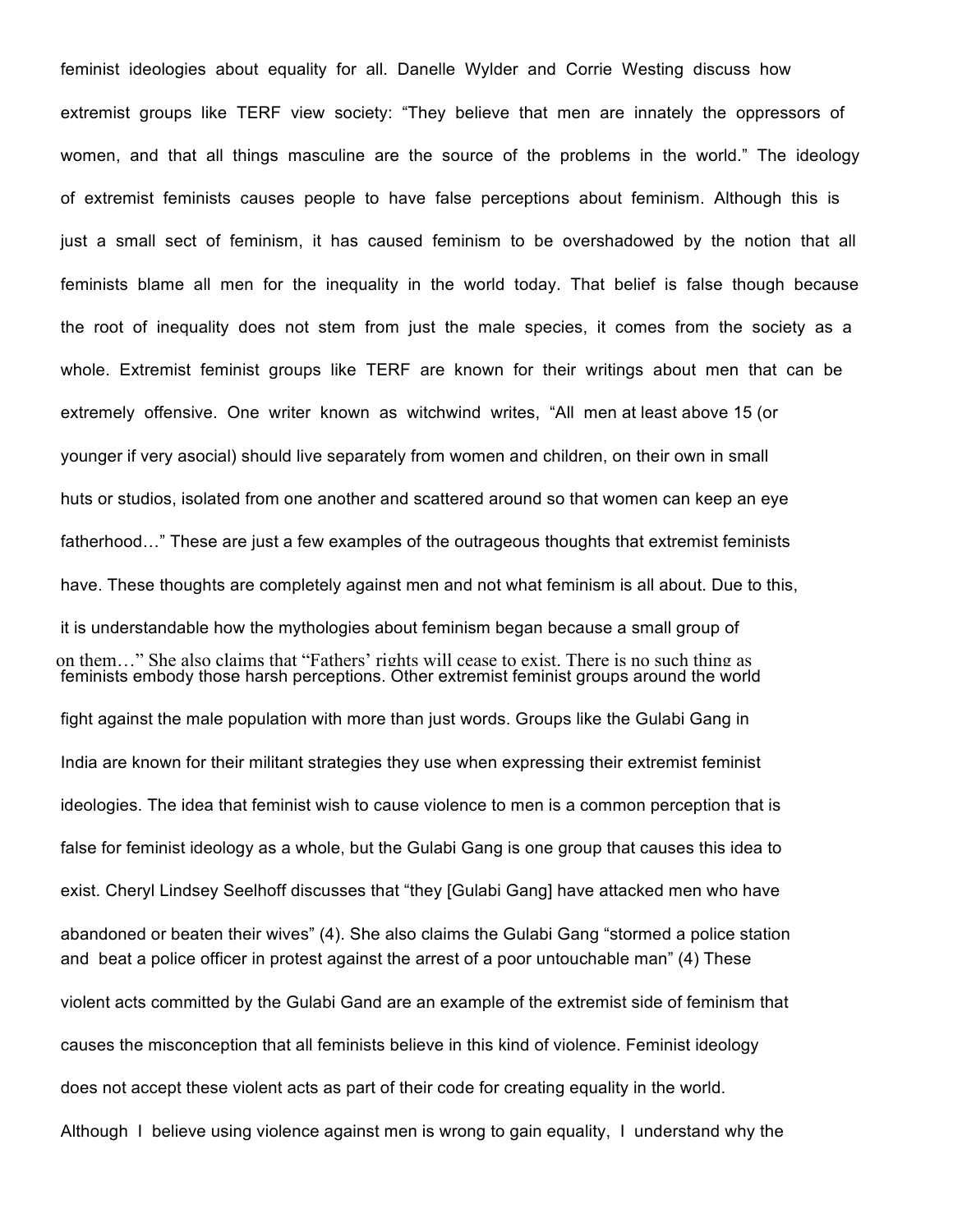Gulabi Gang are using these tactics. Every place is different, and India often condones violence against women and even encourages it in some scenarios. Due to this, the Gulabi Gang is essentially fighting fire with fire and doing to the men what they've been doing to the women for centuries. Whether one believes groups like TERF and the Gulabi Gang are an acceptable form of feminism or not, the ideologies of these groups are what cause the mythologies about all feminists that are prevalent today.

One of the main perceptions that is often associated with feminism is that feminists are only uptight, white, middle-class women. This perception is false because feminists can truly be anyone and everyone no matter what their race, gender, or social status is. Feminists can also dress any way they want or have any sexual preference they desire. There are no set standards to what one must look like or act like to consider themselves a feminist and believe in equality for all. This idea has been engrained in the minds of people for so long that it is hard to consider yourself a feminist without being exactly like the stereotypical feminist people think of when they hear that word. Louise Gannon shares famous singer KT Tunstall's feelings about being a feminist: "I always worried that I couldn't have integrity, I couldn't be intelligent, I couldn't be a feminist if I wore tight clothes and wrote sensual songs" (12). This shows that KT Tunstall had the misconception that a feminist was against things like tight clothes and sensual songs. Feminism embraces all individuals from all walks of life because there is no code that says to be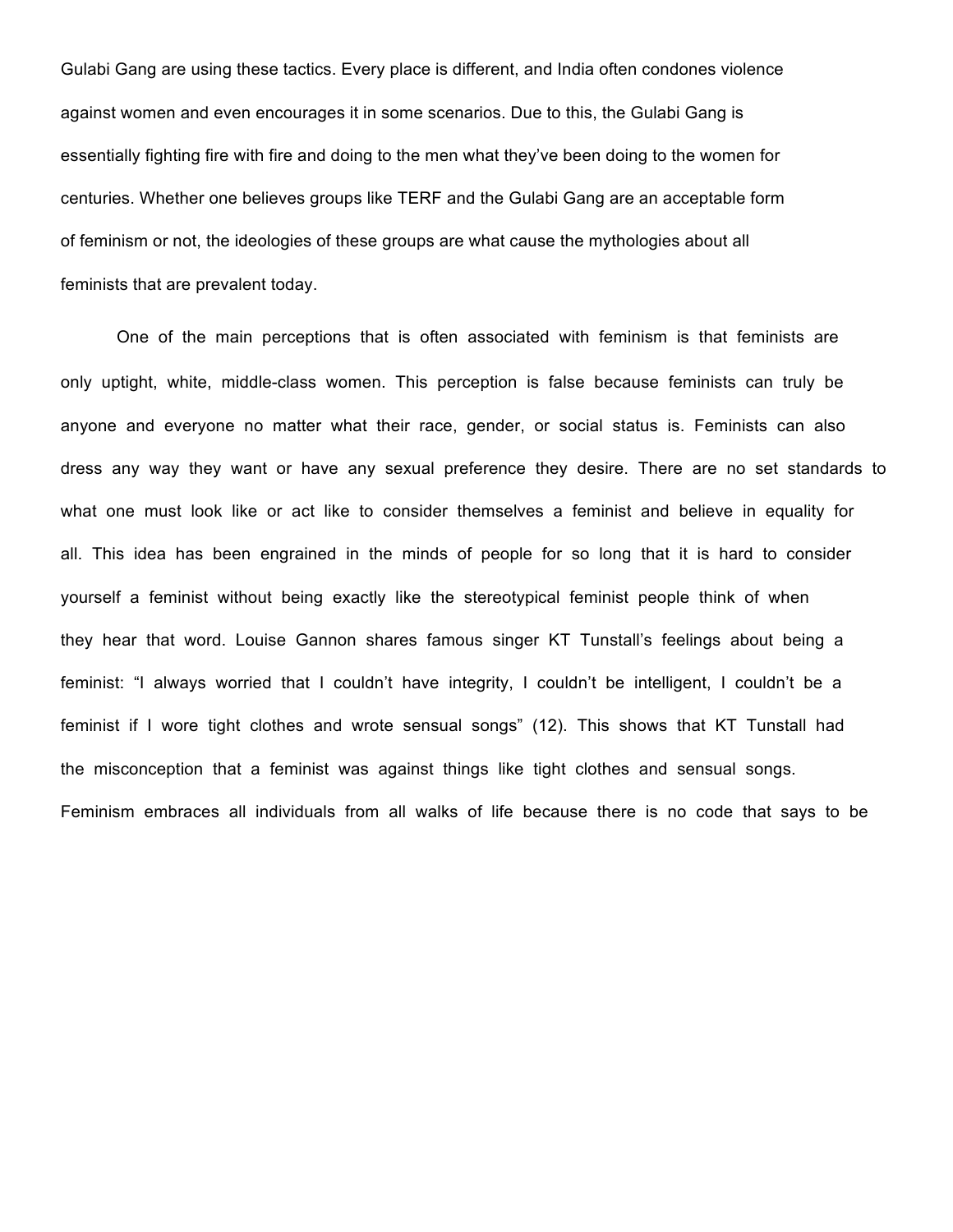a feminist one must have a certain appearance or act in a specific way. This makes the idea of feminism much more welcoming to those who were skeptical about it before. If more people knew they didn't have to fit certain parameters or change anything about themselves to embrace the ideology of feminism, then I believe more people would confidently call themselves feminists. The perception that feminism encompasses such a small range of people is false because it actually encompasses anyone who believes in equality. A study on feminism done by Berry College notes that feminism does not have restrictions on who can be a feminist:

> Feminism encompasses a huge variety of people and positions. Feminists are religious, atheistic, and somewhere in between; we're Black, White, Latino, Asian Ľ and any combination of the above. We are married, single, dating, in open relationships and in polyamorous relationships; we're LGBTQIA, straight and asexual. We're transsexual, female, male and gender queer; we're feminine, masculine, all of the above and none of the above. We're pro-choice, pro-life, politically liberal and politically conservative. We're young, young at heart and old. ("Myths")

This shows that to be a feminist one does not have to be boxed into a specific category. Thirdwave feminism has become so inclusive that there are no longer limitations on who can identify as a feminist. The reason for this inclusion is due to feminism being about equality for all people and not just women. Feminism recognizes that individuals from different minority groups such as gays and lesbians or individuals from different ethnic backgrounds are still at a disadvantage in society today. By identifying as a feminist, these minority groups gain a voice to express their grievances so that one day they can gain the equality they rightfully deserve. Not only does the term feminist include minority groups, but it also includes men which many people believe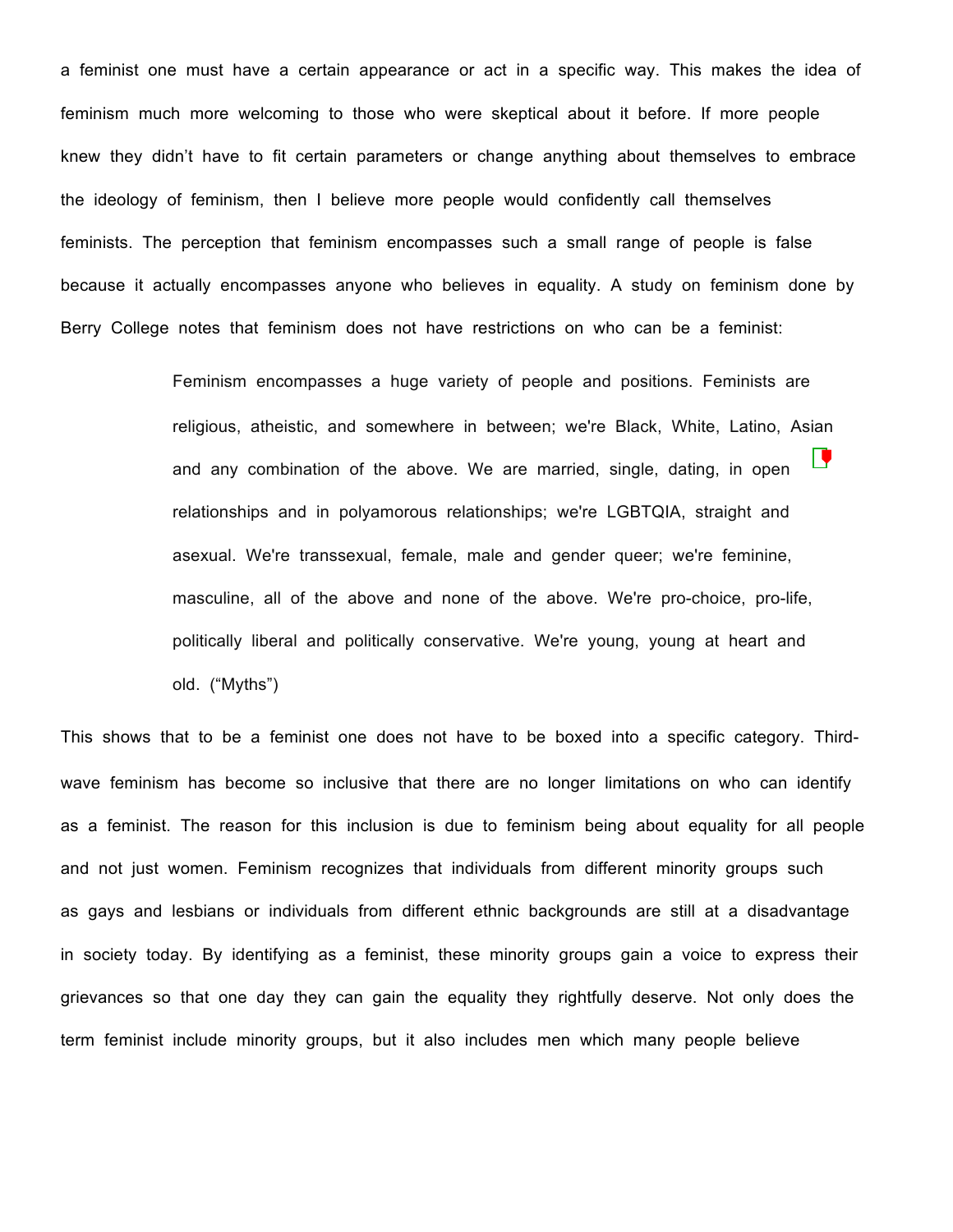cannot be feminist. The idea that men cannot be feminists because feminism is seen as attacking the male population is untrue. Men should consider themselves feminist if they side with the feminist ideology that everyone was created equal, so they should be treated equally. In an article about feminism from Berry College, writers identify that men should also be feminists because of the important women in their lives: "If you [men] care about equality for your mother, sister, grandmother, aunt, cousin, girlfriend, wife, or friend who is female, then feminism should be important to you [men]." Men should always look at the important women in their lives and want the equality for them that they deserve because of the love they have for them. Fathers should want their daughters to grow up in a world where they are treated equally to their male counterparts. Husbands should want to see their wives treated as an equal in the workplace. Ultimately, any man can consider himself a feminist if he sides with the belief that equality for the women in his life is important and should be reached. This misconception that men can't be feminists because they aren't female is wrong because feminism is about so much more than just women. An article about the myths of feminism from Villanova University claims, "Feminism doesn't just liberate women; it also liberates men by breaking down the standards which society has put in place for both women and men." Men are looked to in society has strong and leaders. They are not supposed to show their feelings because it makes them look weak. This puts a lot of stress and pressure on men to constantly act strong and like they are okay when maybe they are not. Villanova University's article suggests that men don't always have to live up to this idea of masculinity because "feminism says it's okay for men to show weakness, be followers, and to show their emotions." If men are interested in this idea, then they too should consider themselves a feminist. By siding with the feminist ideology that men do not always have to be these powerful beings with walls built around themselves so that they never show their true emotions,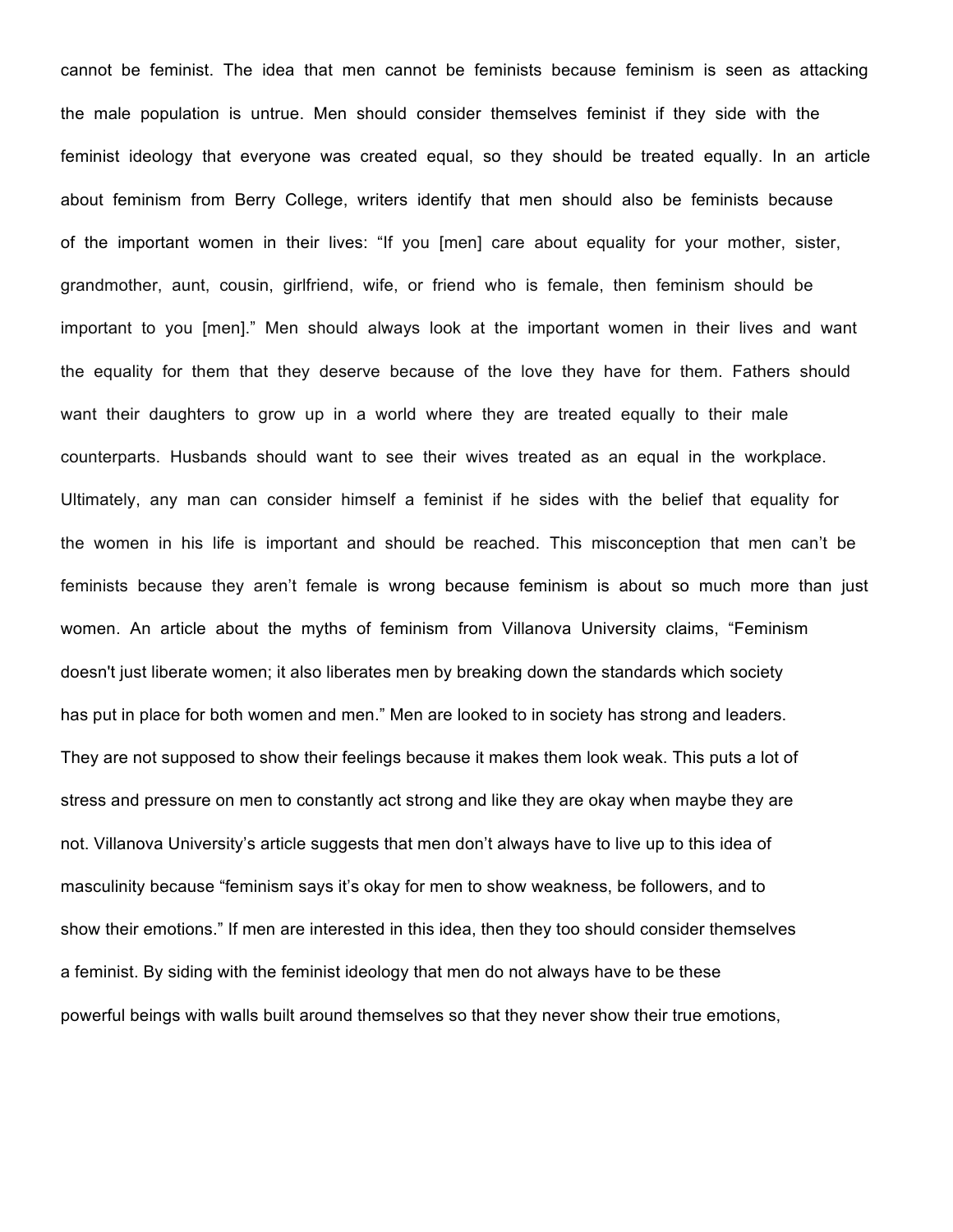then men can call themselves feminists too. If more men knew that feminism was all inclusive to men and that it stood for ideas that were beneficial to them, then I believe more men would be proud to call themselves feminists. The term feminist should not be shied away from just because someone doesn't believe they fit the stereotypical image of a feminist the media often makes us believe there is. If more people were willing to stand by their beliefs in feminist ideals, then the stereotype of what a feminist should look like might disappear. Considering people often associate feminism with being strictly female, they believe all feminists have a negative image of men in their minds.

Another perception of feminism is that all feminists think they are better than men and want to be superior to them. I believe the reason many people feel this way is because they do not truly see the inequality there is today, so they think women are on a quest to be the superior sex. The truth is feminists do not think they are better than men in any way, they just want things to be equal so that men are not seen as better than women. E.B. Adeleke explains in her critical analysis of two Nigerian dramas about gender inequality that the reason people perceive feminists as hating men is because there is no set way to counteract the inequality between the sexes. Adeleke explains, "This lack of coherence in terms of methodology is responsible for the different styles of feminism depicted in contemporary African drama. Radical feminism, the variant of feminism deployed by Utoh and Oyedepo's female characters, is presented in the plays as extreme, irrational and even destructive" (128). This statement shows that feminists are not all radical to the point where they want to harm men. Often times outside sources, such as the African dramas, do not know the methodologies of feminism since they are not set in stone, so they use the extreme, radical feminist ideas as the framework for all feminists in their stories. By doing this, feminists are looked at as man-haters who are out to get all men. Adeleke further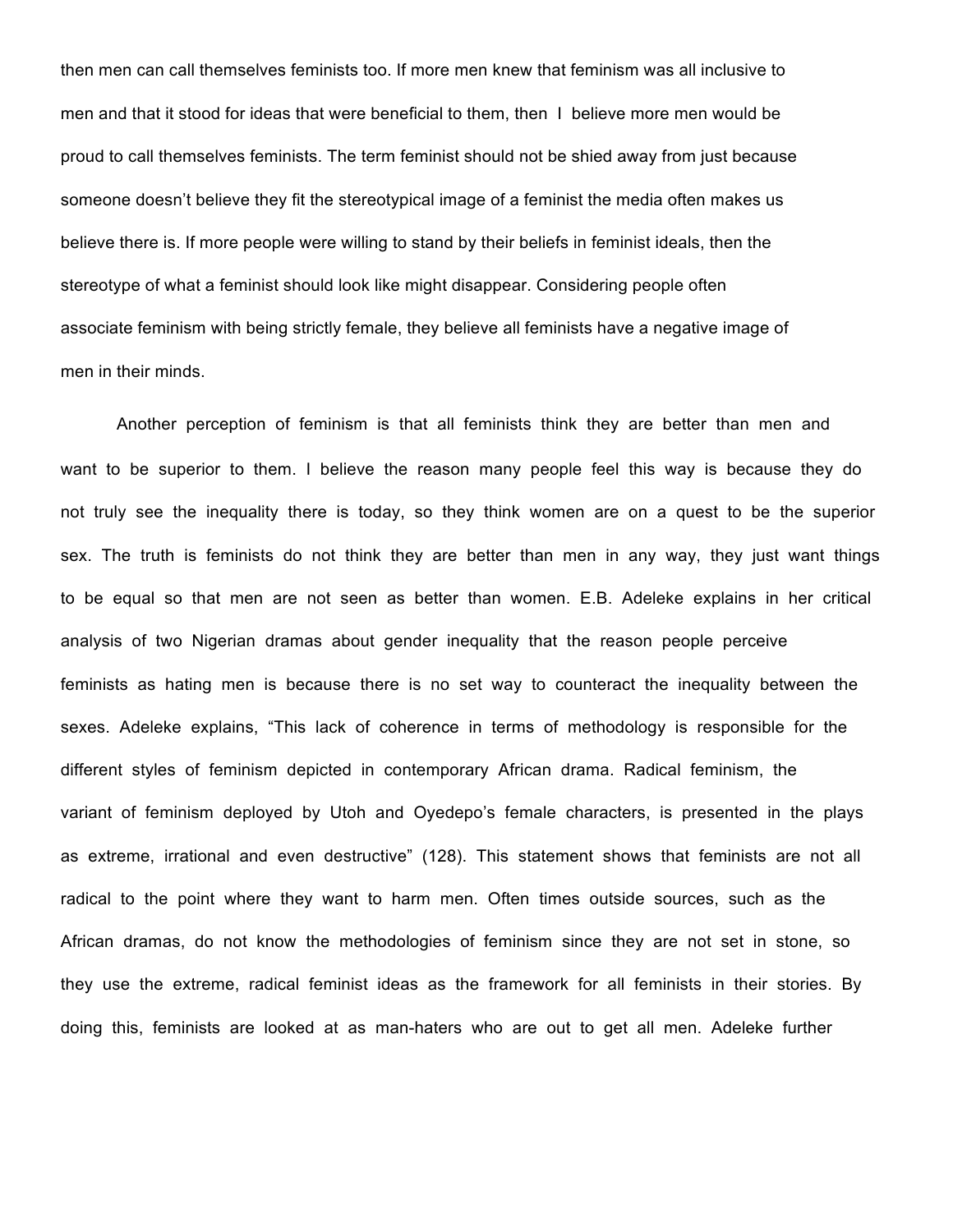analyzes one of the African dramas and discusses how the women in the story "form an informal interest group seeking to rearrange society to give women dominance by all means possible, including acts of physical violence" (127) These types of dramas help to engrain the misconceptions of feminism into the minds of their readers by suggesting that to overcome inequality the roles must be reversed and done so by violent acts against men. It is important to note that although there are some radical feminists in the third-wave, the majority are not in favor of violent acts against men. African dramas are a good example of how feminist ideologies are misconstrued by depicting the polar ends of the spectrum and not the majority in an attempt to be more interesting. Although this idea of radical feminism is used to portray the overall idea of feminism, true feminist ideology is not about being superior to anyone. According to a Berry College article about feminism, "Feminists don't want women to be more powerful than men any more than we want men more powerful than women. What may seem like a discriminatory act against men is actually an attempt to level the playing field between men and women." This statement shows that the idea women want to be superior to men is truly a mythology. The idea of feminism is equality for all; therefore, no sex should be more powerful or have more control over the other. Since feminism is all about equality, women do not think they are better than men in any way. All they are asking for by protesting the inequality present today is a fair chance to be an equal to their male counterparts in areas such as the workforce, the home, and educational institutions. Since people tend to assume feminists think they are superior to men, this causes them to believe feminists don't want to get married to a man.

When thinking about a feminist, one might assume that all feminists are against marriage and being stay at home moms. This perception of feminism is not true because nowhere in the ideology of feminism does it declare that marriage is a bad thing and that mothers should not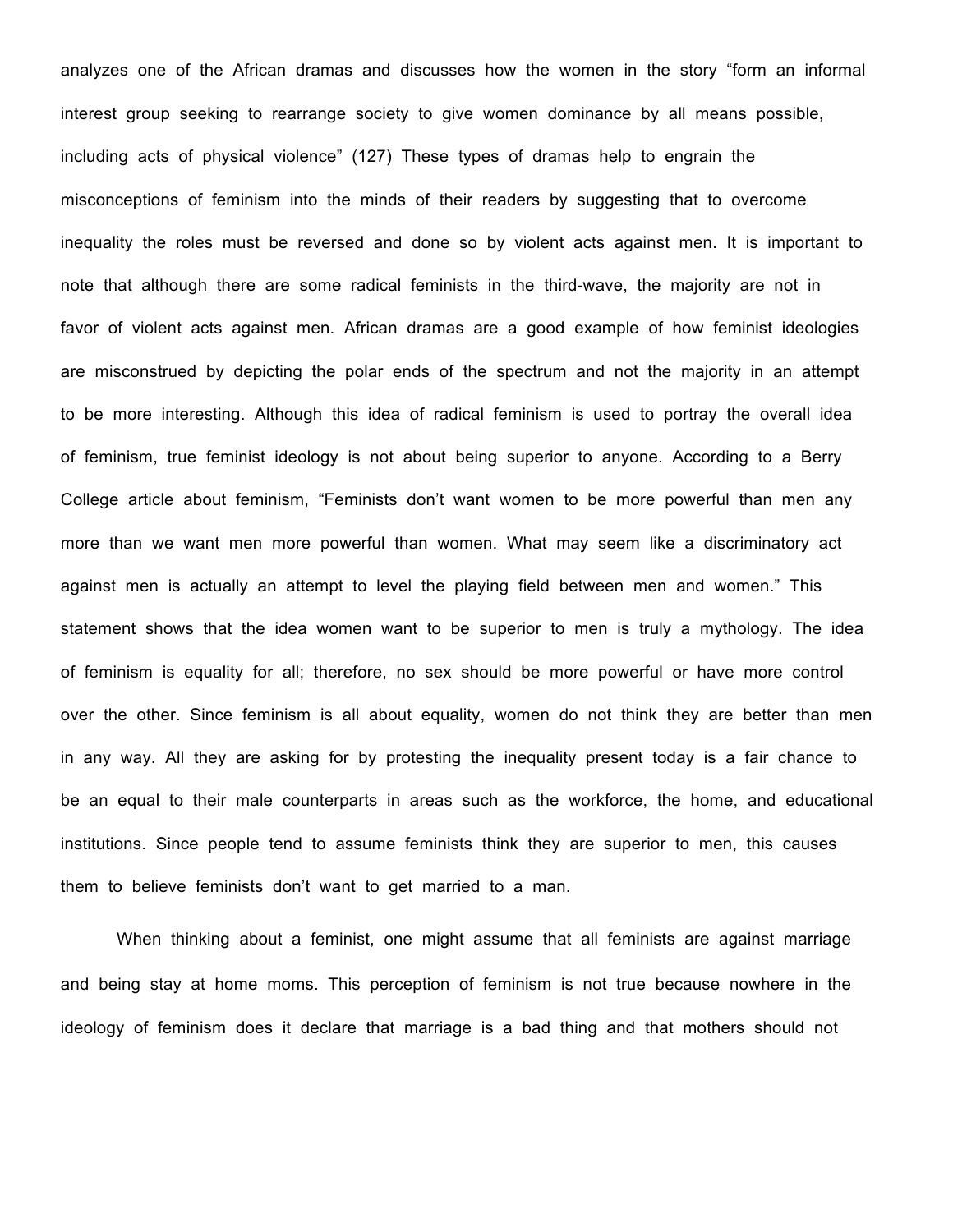stay with their children. Sam Schulman disagrees with the notation that feminists hate the idea of marriage, he suggests however that "rather than disposing of marriage, feminism made it more important to women than ever" (26). During the first-wave of feminism, marriage could be seen as a way of taking one's identity away due to the strict expectations that a married woman must not have a career, stay at home and cater to the wants and desires of her husband and growing family. This idea of marriage has disappeared in the third-wave of feminism and lots of feminists still desire a long-term relationship with another person. I think the perception that feminists hate marriage due to more women opting not to get married in the  $21^{st}$  century is just an uneducated statement. Being a feminist does not correlate with not having a desire for partnership. The decrease in marriage among young women has come from other societal changes like women furthering their education and acquiring more demanding professions. This misconception of feminism should be erased because more people need to realize that feminists are not against marriage. In fact, Schulman states that "the preservation of marriage became, in a way, the movement's chief if wholly unintended accomplishment" (25). This statement shows that it is important to associate feminism with marriage in a positive light because feminism is actually a major contributor to revitalizing the overall idea of marriage. Feminism is responsible for the new form of marriage that we see today. A marriage that has two breadwinners in the family and that splits up household chores. Marriages today that have stay at home dads and working mothers can thank feminism for crushing some of the gender roles that there once were. Although feminism has made great strides in changing the idea of marriage, everyone and everywhere is different and could be changed in varying degrees. Another reason that feminists are actually in favor of marriage is because of the good family dynamic that can be beneficial to children. According to Hanna Rosin and Michel Martin, "It's really important for people at the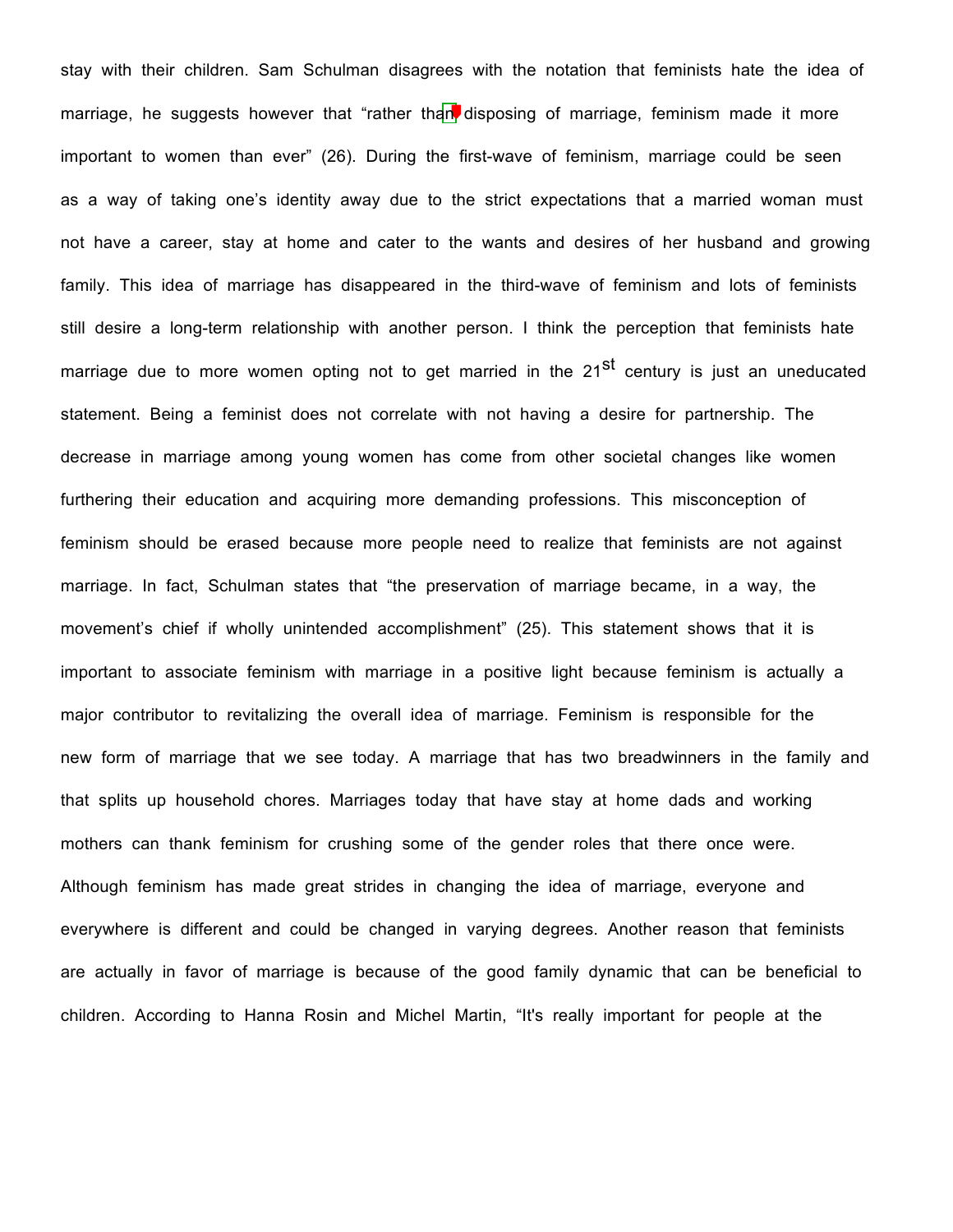lower end of the socio-economic spectrum - for them even more than people at the upper end - to have those intact families that are the cradle of good habits, good character, good upbringing." Intact families usually contain two loving parents that help to mold a child into a positive member of society. These families are not limited to just being between a man and a woman, but it is the idea of a married family that can be beneficial to a child. In a perfect world every marriage would work out and be full of happiness, but that is not always the case. Rosin and Martin suggest that it is important for a child to see love and commitment modeled by their parents, so they can have successful relationships in the future. Due to this reason, feminists are in favor of marriage because of the positives it has to offer their children. Feminism is a strong supporter of marriage due to the many benefits it can offer and due to how it has changed over time. Because of this, the misconception that feminists are against marriage should be eliminated. Although feminists are not against marriage, they are against some of the inequality often existing within marriage. Due to this, some feminists opt not to get married which ends up being viewed as simply hating marriage because people do not realize that there are still inequalities present today.

The most overwhelming perception of feminism is that there is equality for all in the world today, so feminists of the third wave just want something to complain about. Although there have been massive strides for women, feminism persists because there is not yet complete equality in areas like the workplace. Vivian Gornick points out, "In the 21<sup>St</sup> century, women in STEM fields now encounter more subtle forms of discrimination since outright sexual discrimination is now illegal due to Title IX" (qtd in Stroud, 123). This shows that laws like Title IX have made it more challenging for women to face discrimination in the workplace, but nonetheless, the patriarchy will find a way. This discrimination can be seen through the ever-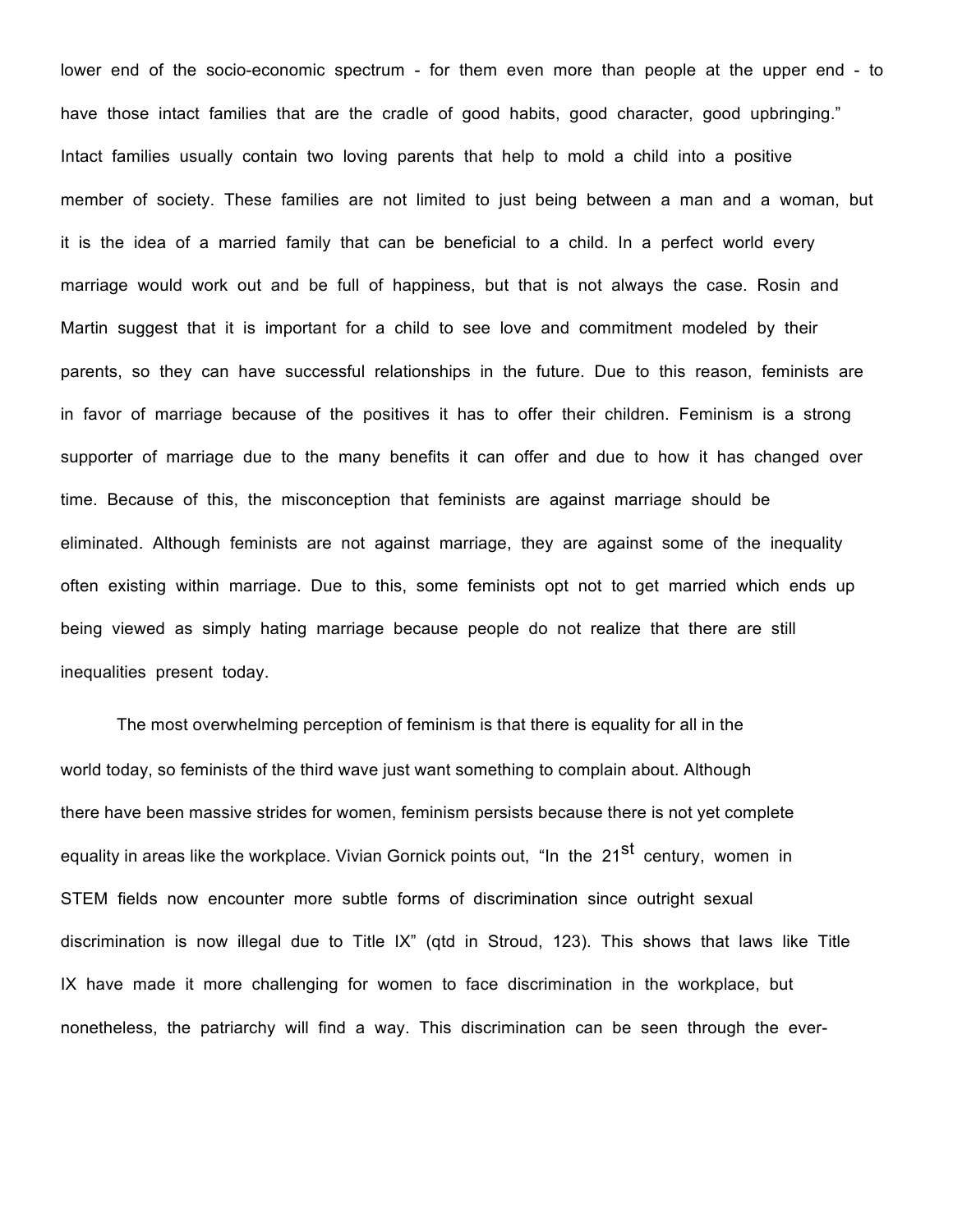present pay gap between the sexes. Another way this discrimination is taking place is through hidden bias that still exists when hiring takes place. Employers are more likely to accept a male over a female simply based on the name because they feel as if men are more fit for jobs in STEM-related fields. This idea is highlighted in a study done by Corinne Moss-Racusin and other colleagues. Pearce Stroud states that the study was a "randomized double-blind study that measured life science and physical science faculty's decisions regarding competence, hireability, salary, and mentoring for an identical male or female undergraduate student applying for a laboratory management position…" (125). Everything about the undergraduate's application was the same except for the name that appeared on it. The name was either John or Jennifer to denote male or female. Stroud illustrates the results of this study: "The participants rated the male applicant as significantly more competent and hireable. The male applicant was also awarded on average a higher salary and more mentoring" (125). Studies such as this one continue to show how feminism is still very relevant in the world today. In order to overcome this hidden bias found within STEM-related jobs, feminists must continue to push for equality for all in aspects of life like the workplace. This bias could have many causes, but I believe that it has been engrained in the minds of many individuals that men are a better fit for jobs in STEM-related fields, so those that do the hiring unconsciously choose male applicants due to the hidden mindset that they are more qualified just because of their sex. An article about feminism from Berry College notes that women still experience inequality in ways like "the gender pay gap, access to reproductive healthcare, protection against sexual assault and violence and gender representation in media, among other issues." These are just a few of the way's women in not only America, but around the world are still at a disadvantage and often neglected. It is important to continue to strive for greater action to be taken on these issues because most of them are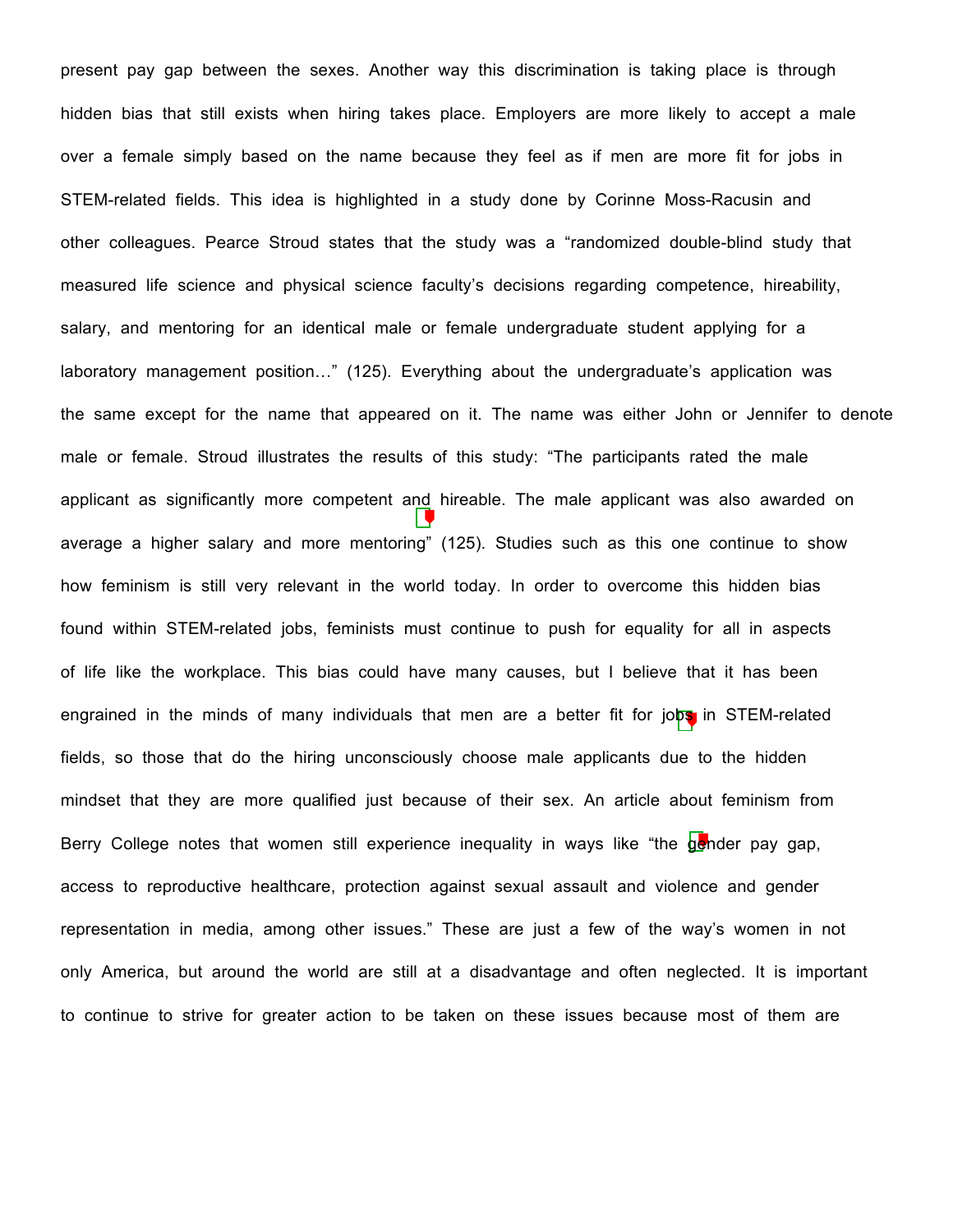essential to the well-being of all women. For issues that are on the rise today, such as sexual assault, it is important feminists continue to fight for appropriate actions to be taken in order for common targets of sexual assault to feel safe. Claude A. Mellins claims that "existing evidence suggests that most sexual assault incidents are perpetrated against women…" (3). Mellins also suggests that there are "indications that lesbian, gay, bisexual (LGB), and gender nonconforming (GNC) students at high risk" (3). This study shows that the main groups feminists represent are the most common victims of sexual assault. Due to this, there is not complete equality in the world today like some may suggest. Until issues such as this one are resolved, then feminists have reasons to fight for those that often feel like they lack a voice. Even though equality is on the rise for women and other minorities, feminists are needed still today to continue pleading for total equality. Feminists all around the world are campaigning for feminist causes, but a big one today that is still at the forefront is violence against women. Violence against women is often due to the ideology that women are lesser than men and that men have control over them. Even though feminists are continuing to advocate against this violence, Hazel Healy points out that "the [violence] rates are steady or increasing" (13). Since there are increasing rates of violence against women, feminists are needed now more than ever to stand up for these women facing these violent acts at the hands of their oppressors. Due to this reason, one can see why the perception that feminism is not needed because there is equality is false. There will not be equality for these women until they no longer fear violence against them simply because they are a woman and the male members of society think it is acceptable to assert the power they believe they have over women in an aggressive manner. Nikki van der Gaag discusses ways inequality is still present: "Men still hold the majority of positions of power. Men's violence against women, which cuts across race, class and geography, shows no sign of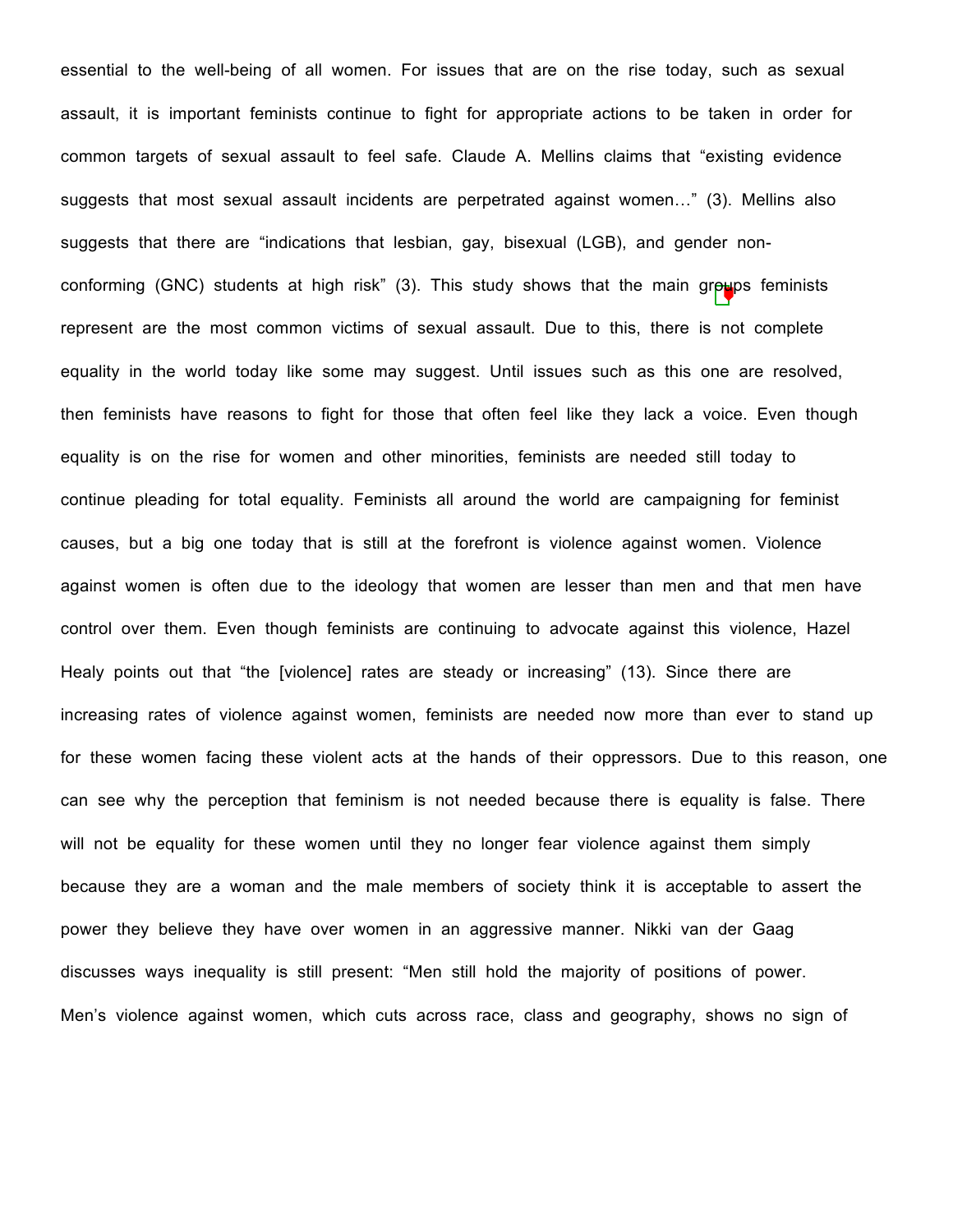decreasing. And women and girls in many countries continue to be seen as second-class citizens, especially if they are poor, or come from a black or minority ethnic background" (2). Until issues like Gaag has identified subside, feminism should continue to be on the rise. Feminists are needed not only to fight for inequality to disappear, but they are also needed to make sure certain advances for women don't get reversed.

Feminism in America is needed now more than ever as the rights of women, immigrants, and the LGBTQ community are being stripped away. To increase the following and support of the third-wave feminists it is essential that the false perceptions of feminism that exist today are abolished. By destroying the notion that a feminist hates men and marriage, as well as the idea that you must fit a specific stereotypical description to be a feminist, more people will happily align themselves with this movement and help stand up for equality for all. It is also important that the inequality still going on today is recognized to understand why feminists are still fighting for what they believe in and not just complaining to complain. Third-wave feminists must continue to battle the inequality there is today to honor women like Elizabeth Cady Stanton and

Lucretia Mott that started the feminist movement at the Seneca Falls Convention in 1848. Without these women and the amazing work they did during their time, women wouldn't be where they are today. Although the fight is not over and there are still several wrong perceptions about feminism, women and men alike should be proud to call themselves feminists. One should always be proud of standing up for inequality to change a system full of misogyny. Feminists should not only continue to request the equality they rightfully deserve, but they should also educate others on the ideology of feminism to gain their support and to end centuries-old misconceptions about feminism. The world needs more feminists if we are ever going to see a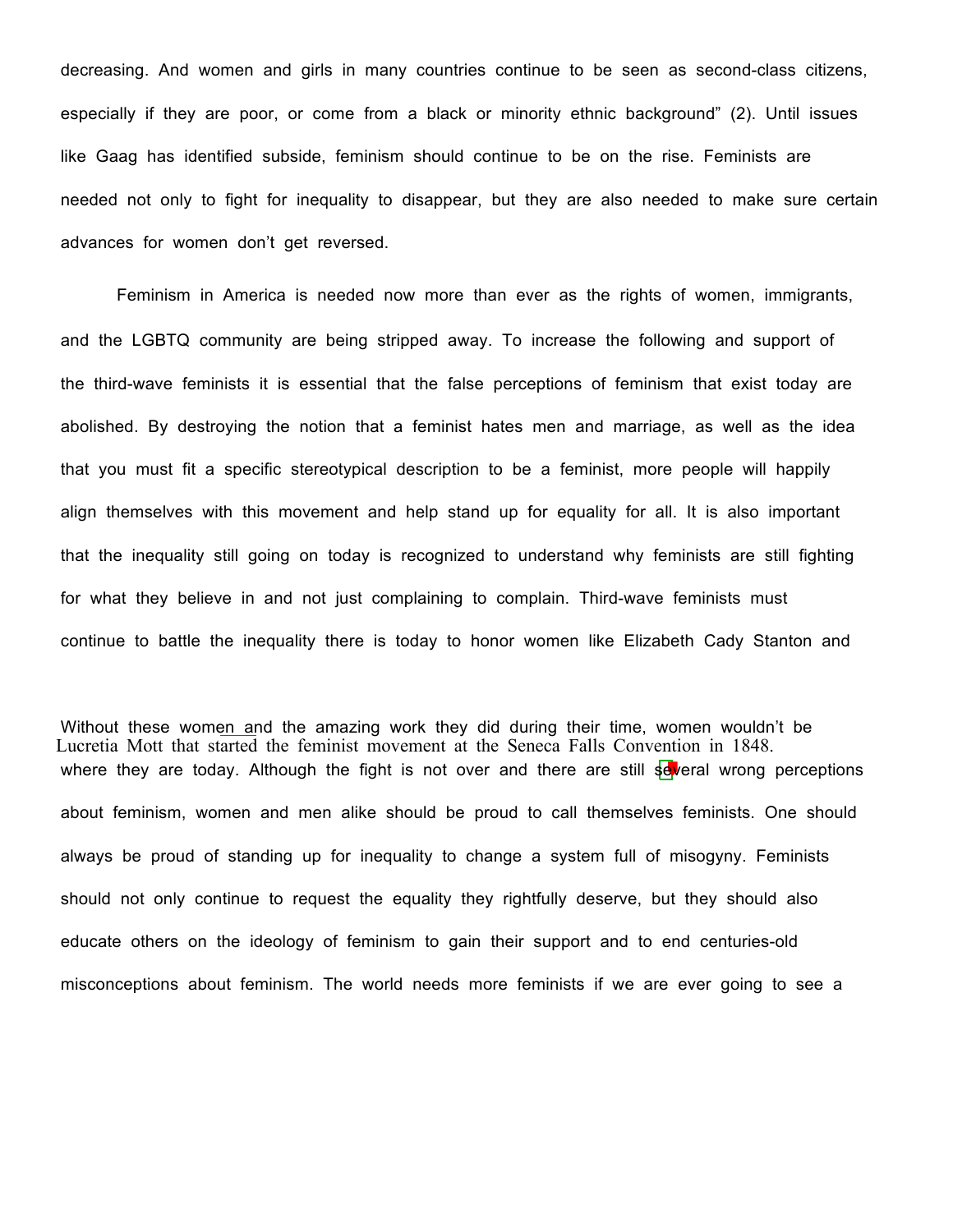day where people are not judged based on their sexual organs, but on their intellect, character,

and morals.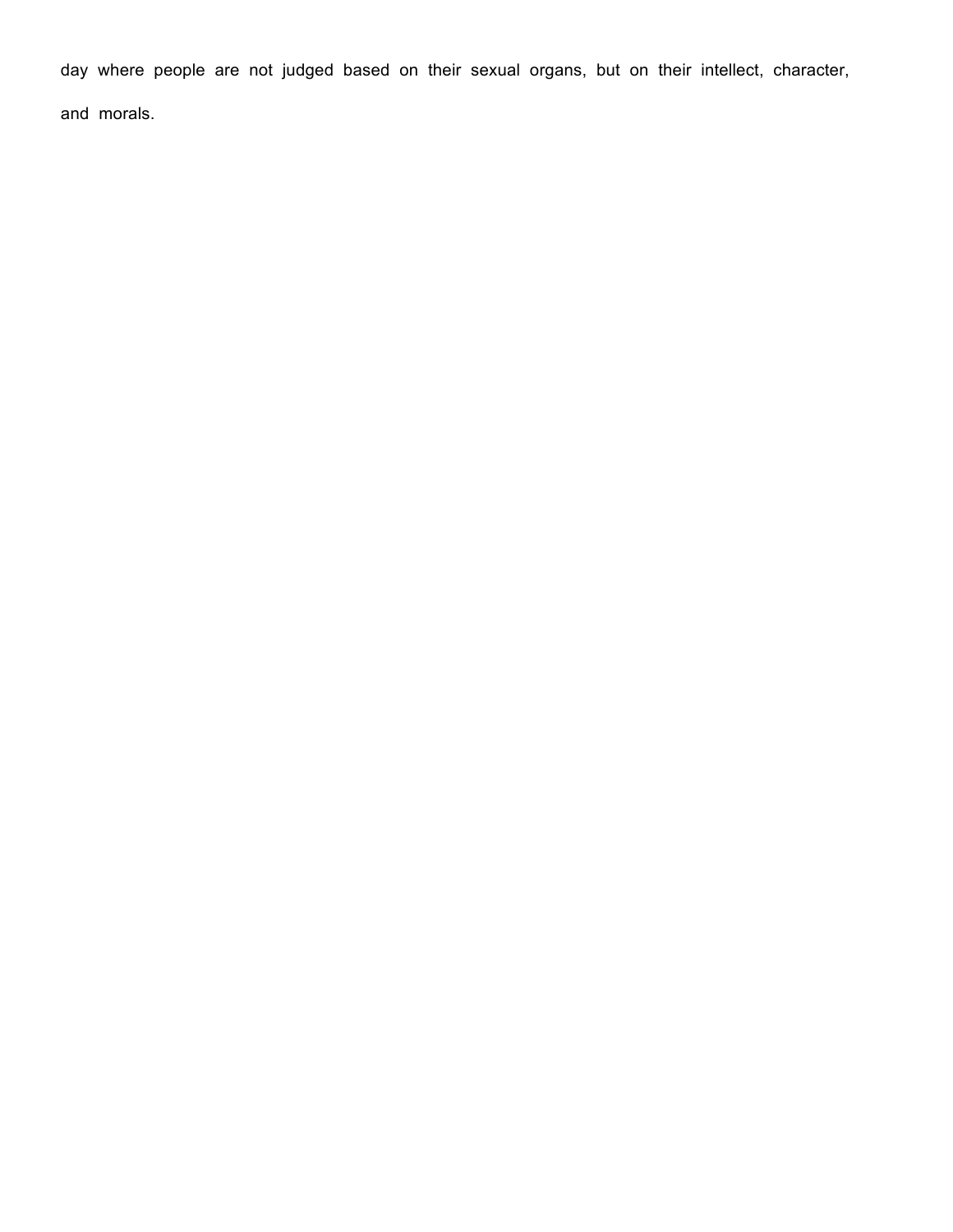- "Feminism." Cambridge Dictionary of Sociology, edited by Bryan S. Turner, Cambridge University Press, 1<sup>st</sup> edition, 2006, Credo Reference, search.credoreference.com/ content/entry/cupsoc/feminism/0?institutionId=5866.
- Gaag, Nikki van der. "Time to Change: Men and Feminism." Feminism and Men. Zed Books,

2014. EBSCOhost, search.ebscohost.com/login.aspx?

direct=true&db=nlebk&AN=821715&site=ehost-live.

- Gannon, Louise. "Suddenly I See…I Can be a Feminist Rock Star and be Sexy." Mail on Sunday, 30 Sept. 2018, p. 12. Newspaper Source, search.ebscohost.com/login.aspx? direct=true&db=nfh&AN=132040872&site=eost-live.
- Healy, Hazel. "Is There a Feminist Spring?" New Internationalist, no. 474, July 2014, pp. 12-17. MasterFILE Premier, search.ebscohost.com/login.aspx?

direct=true&db=f5h&AN=96784350&site=ehost-live.

Hewitt, Nancy A. "Feminist Frequencies: Regenerating the Wave Metaphor." Feminist Studies, vol. 38, no. 3, 1 Sept. 2012, pp. 658-674. MAS Ultra – School Edition, search.

ebscohost.com/login.aspx?direct=true&db=ulh&AN=84686316&site=ehost-live.

"Interrogating Misconceptions of Feminism in Trace Chima Utoh's Our Wives Have Gone Mad

Again and Stell 'Dia Oyedepo's The Rebellion of the Bumpy-Chested." Journal of Pan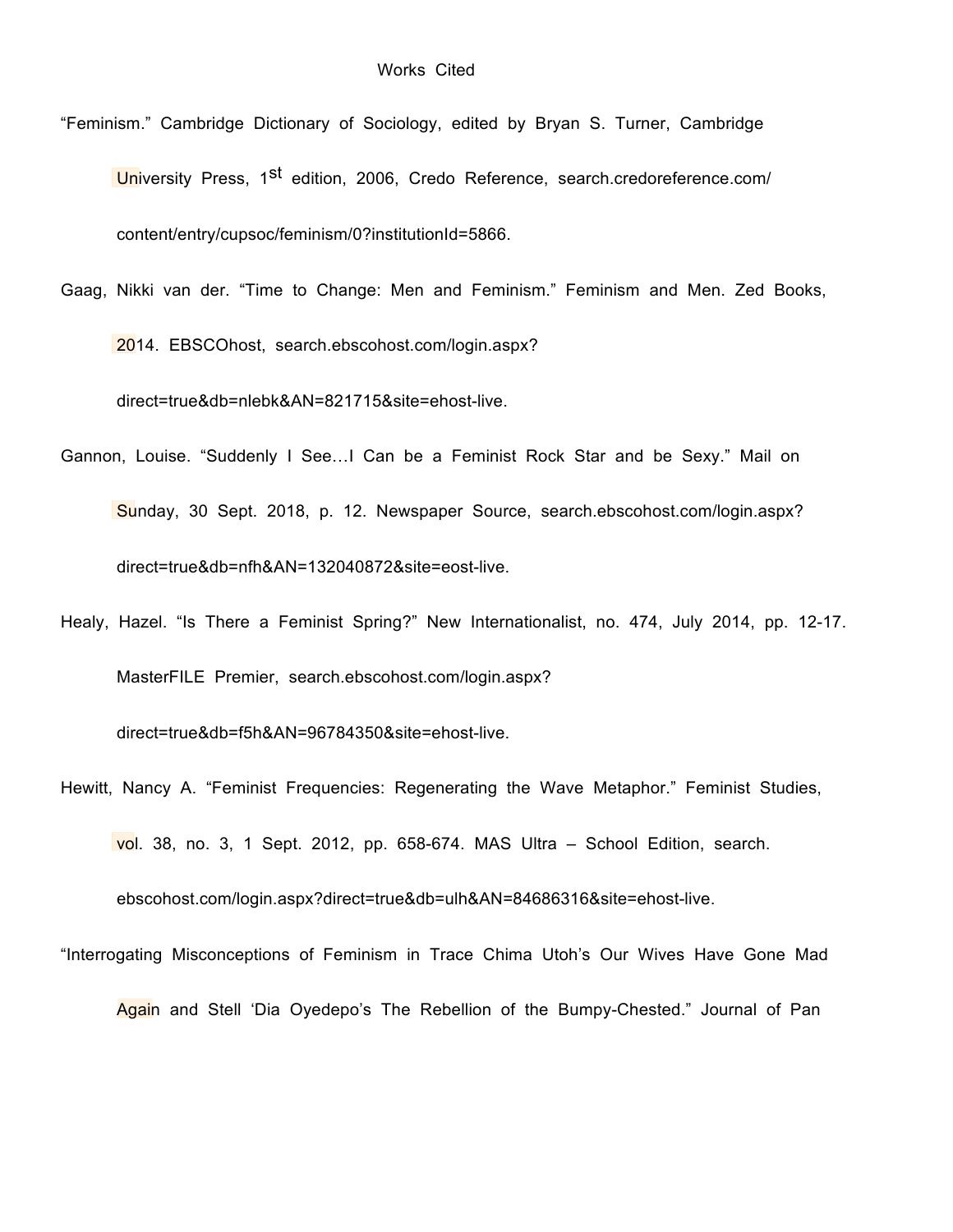African Studies, vol. 10, no. 2, Apr. 2017, pp. 126-141, Academic Search Complete,

search.ebscohost.com/login.aspx?direct=true&db=a9h&AN=123166926&site=ehost-live.

Mellins, Claude A., et al. "Sexual Assault Incidents among College Undergraduates: Prevalence and Factors Associated with Risk." PLoS ONE, vol. 12, no. 11, Nov. 2017, pp. 1-23. Academic Search Complete, doi:10.1371/journal.pone.0186471.

"Myths about Feminism." Berry College – Georgia Private College,

www.bery.edu/womens\_studies/myths/.

"Myths and Truths about Feminism." Villanova University,

www1.villanova.edu/villanova/artsci/gws/resources/myths.html

Rosin, Hanna, and Michel Martin. "Conflicting Ideas on Modern Feminism." Weekend All Things Considered (NPR), July 2018. Newspaper Source, search.ebscohost.com/

login.aspx?direct=true&db=nfh&AN=6XN201807011908&site=ehost-live.

- Ryerson, Lisa Marsh. "Seneca Falls Revisited." Vital Speeches of the Day, vol. 65, no. 11, Mar. 1999, pp. 327-331. Academic Search Complete, search.ebscohost.com/login.aspx? direct=true&db=a9h&AN=1670696&site=ehost-live.
- Schulman, Sam. "How the Feminists Saved Marriage." Commentary, vol. 118, no. 1, July 2004,

pp. 25-29. MasterFILE Premier, search.ebscohost.com/login/.aspx? direct=true&db=f5h&AN=13622342&site=ehost-live.